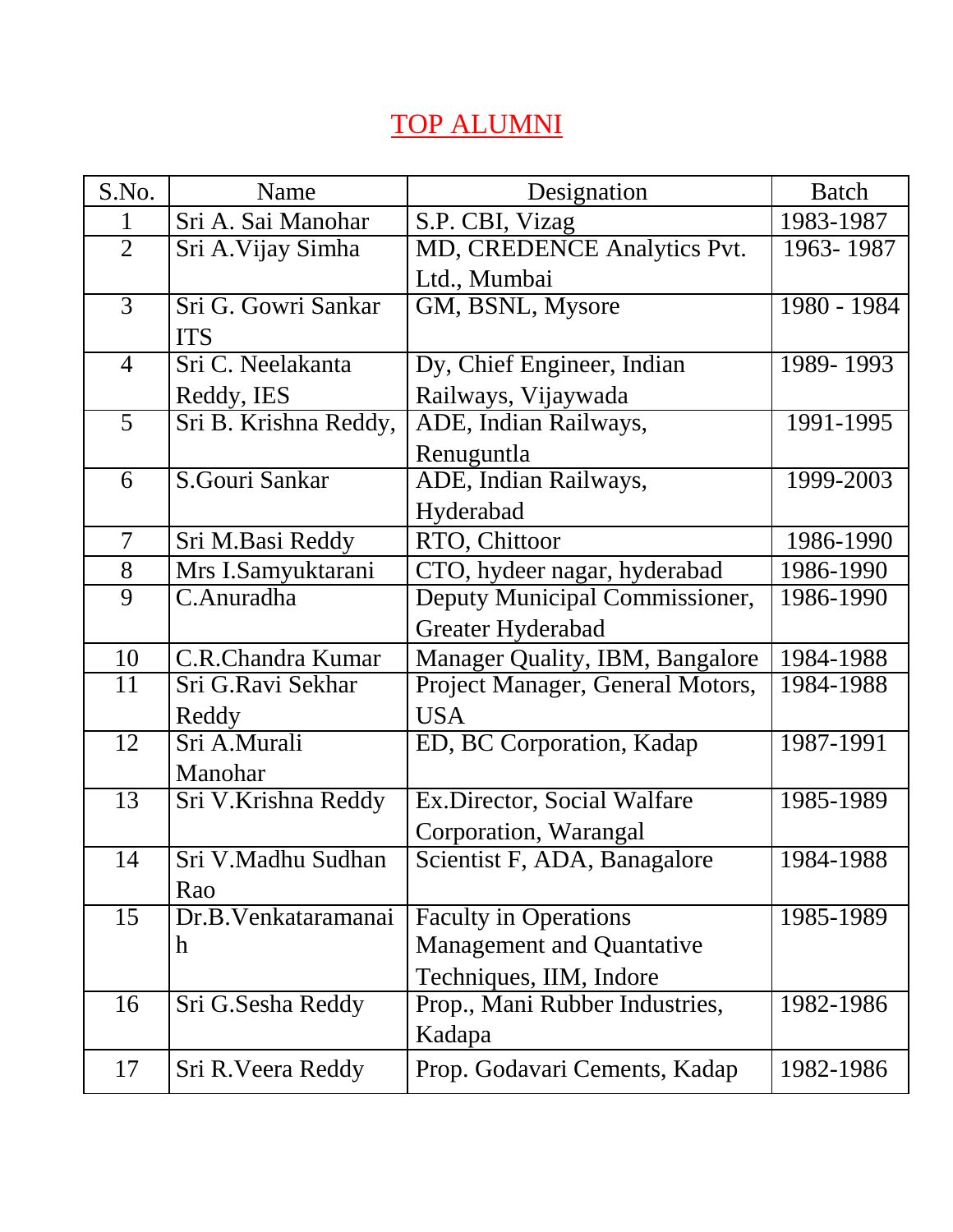| 18 | Sri T.Guru Murthy         | Relationship Manager, Kean India                               | 1985-1989   |
|----|---------------------------|----------------------------------------------------------------|-------------|
|    |                           | Ltd, Hyderabad                                                 |             |
| 19 | Sri H.Balaji              | Scientist, ISRO, Trivendrum                                    | 1988-2002   |
| 20 | Sri K.Uday Bhaskar        | Head of Operations - Global Delivery                           | 1980-1984   |
|    |                           | Center Chennai at Tata<br><b>Communications Transformation</b> |             |
|    |                           | <b>Services</b>                                                |             |
| 21 | Dr. K. Vijay              |                                                                | 1980-1984   |
|    |                           | Professor, ECE, NIT, Warangal                                  |             |
| 22 | Sri G.Krishna Reddy       | EE, TTD, Tirupati                                              | 1980-1984   |
| 23 | Sri P.Athar               | Design Engineer, Allience,                                     | 1997-2001   |
|    | Alli khan                 | Semiconductor Consulate, Bangalore                             |             |
| 24 | Sri K.Sreenivasulu        | Principal Member Technical Staff,                              | 1998-2002   |
|    | Reddy                     | <b>Oracle Corporation, Bangalore</b>                           |             |
| 25 | Sri S. Seshank            | IBM, Bangalore                                                 | 1999-2003   |
| 26 | Y. Chakrapani             | Professor, ACE, Hyd                                            | 1983-1987   |
| 27 | Kum. K.Deepthi            | Senior Software Engineer, Wipro                                | 2003-2007   |
|    |                           | Technologies, Bangalore                                        |             |
| 28 | P.Venkatesh               | SDE, Cellone, BSNL, Kadapa                                     | 1993-1997   |
| 29 | Dr.A.Sreenivasulu         | Professor, Vignan Univeristy,                                  | 1982-1986   |
|    |                           | Guntur                                                         |             |
| 30 | N. Sree Kumar             | Project Manager, L&T, Bangalore                                | 1988-1992   |
| 31 | Dr.T. Kishore Kumar       | Associate Professor, NIT,                                      | 1988-1992   |
|    |                           | Warangal                                                       |             |
| 32 | Dr. S. Khajapeer          | Principal, KLM College of                                      | 1983 - 1987 |
|    | Saheb                     | Engineering For Women, Kadapa                                  |             |
| 33 | <b>B.D.Venkata Ramana</b> | Professor of ECE, MITS,                                        | 1992-1996   |
|    | Reddy                     | Madanapalli                                                    |             |
| 34 | M. Chandra Sekhar         | ADE, Construction, APSPDCL,                                    | 1991-1995   |
|    | Reddy                     | Rayachoti                                                      |             |
| 35 | N. Naga Raju              | ADE, Maintence, RTPP,                                          | 1992-1996   |
|    |                           | Muddunur                                                       |             |
| 36 | Dr.T. Gouri Manohar       | Associate Prof., S.V.U., Tirupati                              | 1992-1996   |
| 37 | T. Govinanda Reddy        | DE, KTPP, Khammam                                              | 1980-1984   |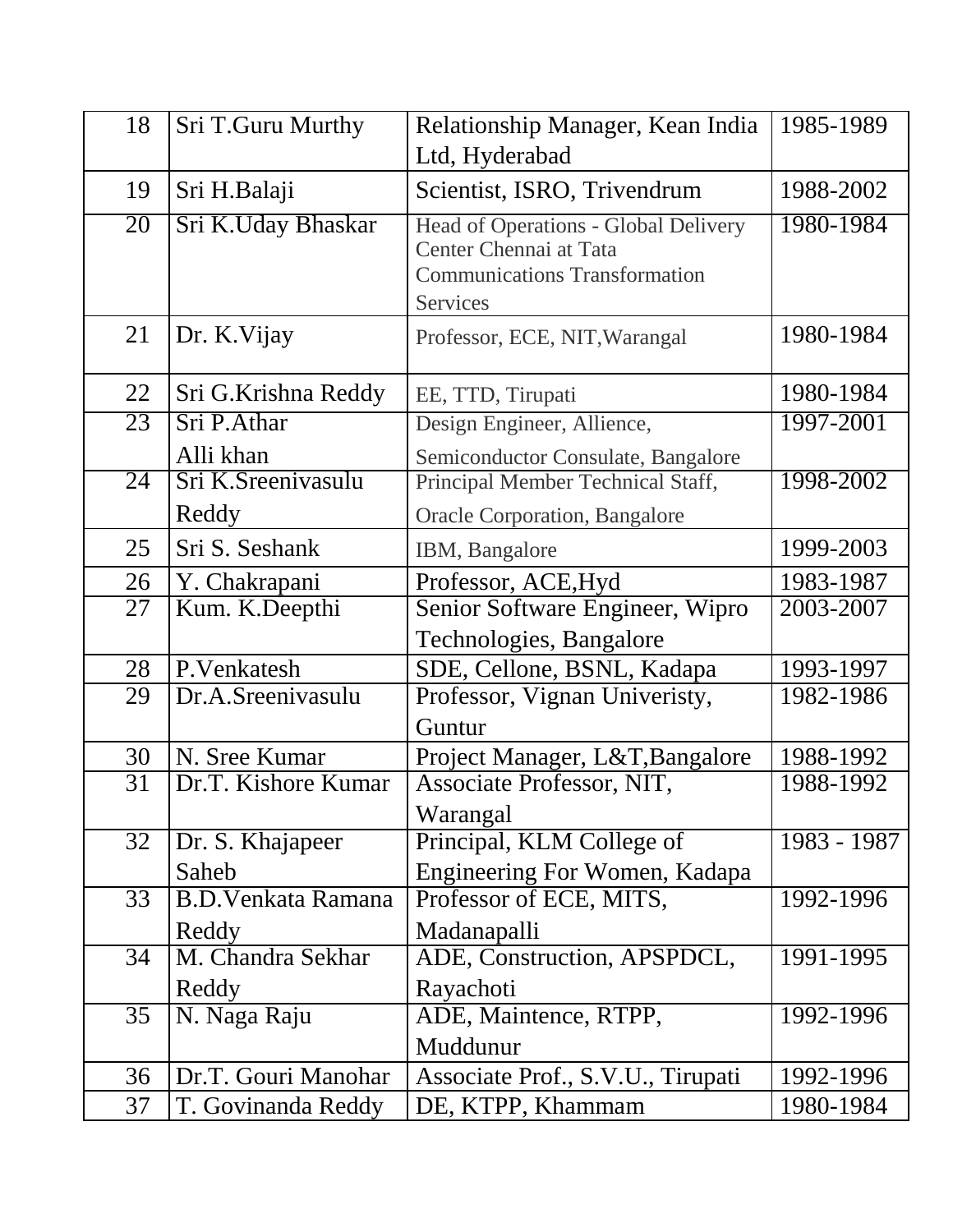| 38 | <b>G.Dattatreya Reddy</b>                               | SE, Cognizant Techologies, USA            | 2000-2004                |
|----|---------------------------------------------------------|-------------------------------------------|--------------------------|
| 39 | Dr. P.Hari Prasad                                       | <b>Assistant Professor in Civil Engg.</b> | 1994-1998                |
|    | Reddy                                                   | Dept., NIT, Warangal                      |                          |
| 40 | Dr.G.Varaprasad                                         | Associate Professor, Dept. of             | 1995-1999                |
|    |                                                         | CSE, BMS College of Engg.,                |                          |
|    |                                                         | <b>Banglore</b>                           |                          |
| 41 | <b>B.</b> Rajesh                                        | System Engineer, Infosys, Mysore          | 2006-2010                |
| 42 | T. Nagarjuna                                            | <b>Programme Analyst</b>                  | 2006-2010                |
| 43 | <b>Ram Mohan Reddy</b>                                  | District Employment Officer,              | 2000-2005                |
|    |                                                         | Kadapa                                    |                          |
| 44 | M.Ram Mohan                                             | <b>Assistant Project Director,</b>        | 1990-1994                |
|    |                                                         | DWMA, Kadapa                              |                          |
| 45 | L. Madan Kumar                                          | Passport Officer, Govt. of                | 1989-1993`               |
|    | Reddy                                                   | A.P., Hyd.                                |                          |
| 46 | Dr.V. Venu Gopal                                        | Principal, JNTUP, Kadapa                  | 1983-1987                |
|    | Reddy                                                   |                                           |                          |
| 47 | L. Balaji                                               | Sub Division Engineer, OFC,               | 1988-1992                |
|    |                                                         | Ananatapur                                |                          |
| 48 | Dr. B.Ragha vendra                                      | Vice President, Aarvee                    | 1986 - 1990              |
|    |                                                         | Associates, Hyd.                          |                          |
| 49 | Sri R.Prasad                                            | <b>Assistant Manager, TVS Motor</b>       | 2003-2006                |
|    | $($ Secured First rank in                               | Company Ltd. Hosur                        |                          |
|    | <b>GATE 2006 (Mech.</b>                                 |                                           |                          |
|    | <b>Engg.Stream)Examinatio</b><br>ns at all India level) |                                           |                          |
| 50 | Dr. T. Anand Kumar                                      | Manager, Engine Applications and          | $\overline{1996}$ - 2000 |
|    |                                                         | Services CD-Adapco, Banglore              |                          |
| 51 | Sri T. Narsimha Rao                                     | Manager, Oriental Bank of                 | 1989-1993                |
|    |                                                         | Commerce, Kadapa                          |                          |
| 52 | Sri D. Srinath Sastry                                   | Project Manager, WIPRO, Sabre             | 1995-1999                |
|    |                                                         | Inc dallas, USA                           |                          |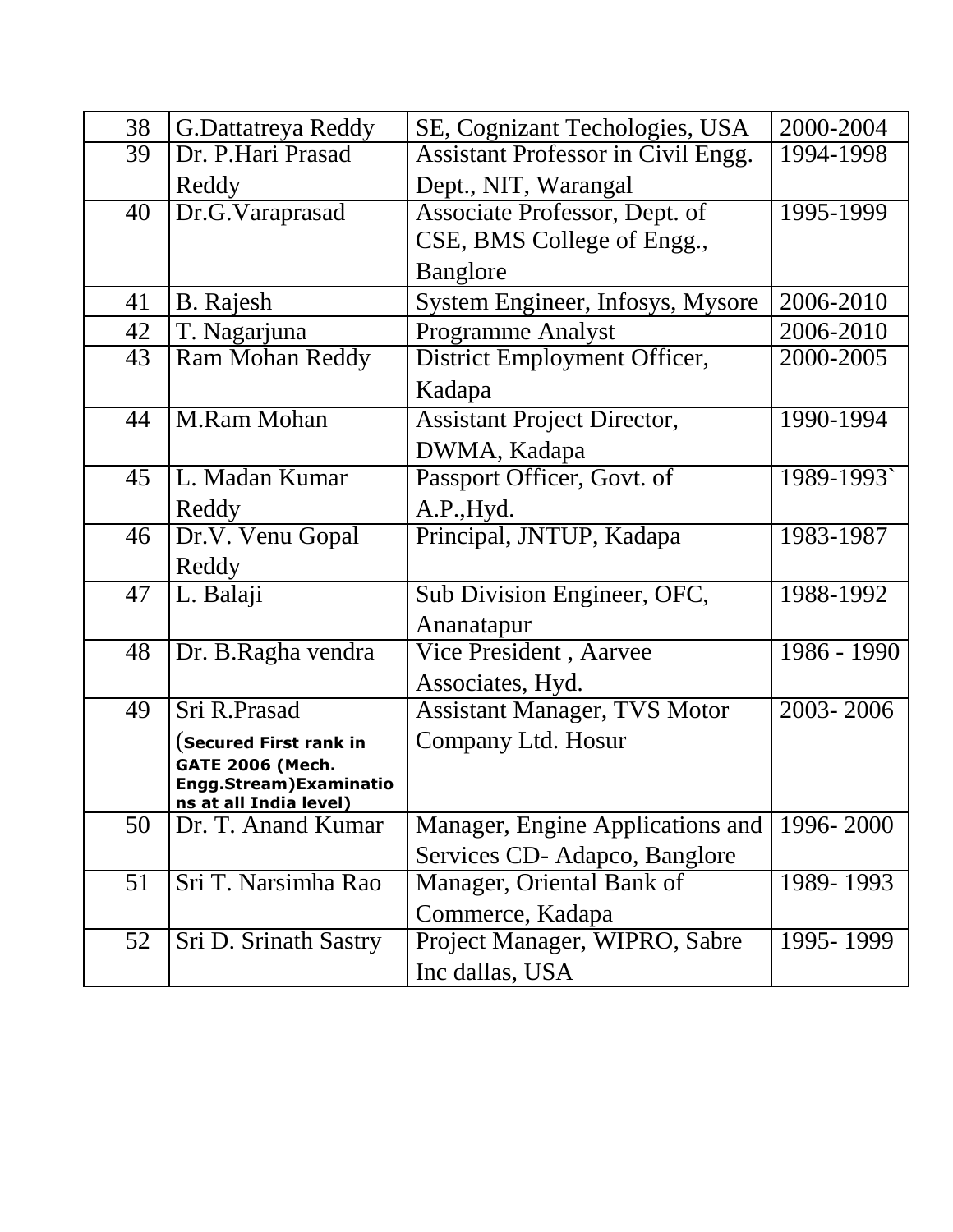| $\overline{53}$ | Sri. K.<br>Raghu       | Ram Head- Presales, Aero Space                             | 1986-1990 |
|-----------------|------------------------|------------------------------------------------------------|-----------|
|                 | Prasad                 | and Defence, Tech Mahindra                                 |           |
| 54              | Sri. C.G.V. Prasad     | <b>Associative Vice President,</b><br>Tech Mahindra        | 1991-1995 |
| 55              | Sri. Suresh Kumar      | Senior consultant,<br><b>Tata Consultant Service</b>       | 1991-1995 |
| 56              | Sri. Krishna Reddy     | Project Manager, Wipro                                     | 1989-1993 |
| 57              | Sri. J. Srinivasa Rao  | IIT,<br>Executive<br>Engineer,                             | 1989-1993 |
|                 |                        | Kharagapur                                                 |           |
| 58              | Sri. Srikanth Reddy    | Vice President, Tech Mahindra                              | 1989-1993 |
| 59              | Sri. Sree Ram<br>Gopal | Design Engineer, Ford Motors,                              | 1991-1995 |
|                 | Reddy                  | Germany                                                    |           |
| 60              | Sri. Rajasekhar Pavani | Senior Software Consultant,                                | 1991-1995 |
|                 |                        | Wissen Inc                                                 |           |
| 61              | Sri. Vijaya Kumar      | <b>Managing Director,</b><br>Vijra Narayana Power Services | 1982-1986 |
| 62              | Sri. P.V. Kiran Kumar  | Aeronautical<br>Development                                | 1989-1993 |
|                 |                        | Agency, ADA,                                               |           |
|                 |                        | Bangalore                                                  |           |
| 63              | Sri. B. Siva Prasad    | Senior Manager,<br>Tech                                    | 1989-1993 |
|                 |                        | Mahindra                                                   |           |
| 64              | Sri.C.V.V.Rama         | DEE, Roads & Building Dept.                                | 1982-1986 |
|                 | <b>Chandra Reddy</b>   |                                                            |           |
| 65              | Sri.A.S.V.R.Phani      | Manager- Commercial,                                       | 1989-1993 |
|                 | Kumar                  | <b>Indian School of Business</b>                           |           |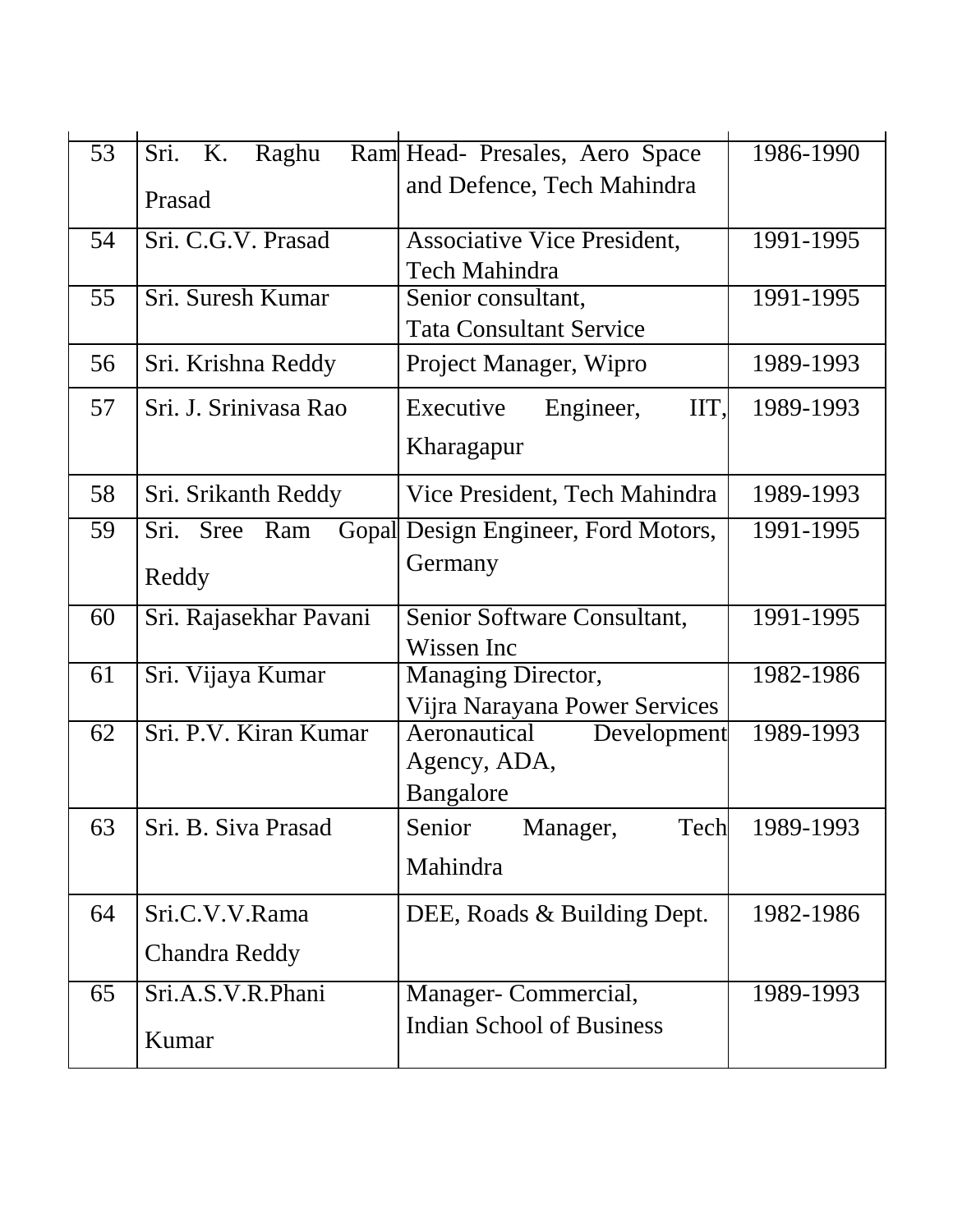| 66 | Sri. Venkata Ramana      | <b>Associative Director,</b>             | 1989-1993 |
|----|--------------------------|------------------------------------------|-----------|
|    |                          | Cognizant<br>Technology                  |           |
|    | Solleti                  | <b>Services</b>                          |           |
| 67 | Sri. M. Brahmaiah        | Project Manager,                         | 1989-1993 |
|    |                          | Wipro Technology, Hyderabad              |           |
| 68 | Sri. Janardhana Rao      | General Manager,                         | 1989-1993 |
|    |                          | Automotives,<br>Gestamp                  |           |
|    |                          | Chennai                                  |           |
| 69 | Sri. Sridhar Palagiri    | Project<br>(AP&TS),<br>Head              | 1988-1992 |
|    |                          | <b>UPRNN</b>                             |           |
| 70 | Sri.<br>Valluru          | Sridhar DEE, Roads & Building Dept.      | 1988-1992 |
|    | Reddy                    |                                          |           |
|    |                          |                                          |           |
| 71 | Sri.<br>Posa             | Chandral AEE, Panchayat<br>Engineering   | 1988-1992 |
|    | Sekhar                   | Dept.                                    |           |
|    |                          |                                          |           |
| 72 | Sri. Balaji              | DE, BSNL, Anantapur                      | 1988-1992 |
| 73 | Sri. G. Krishna Rao      | AGM,<br>Vishakhapatnam Steel             | 1988-1992 |
|    |                          | Plant                                    |           |
| 74 | Sri. Gopinath Jawalkar   | CEO,<br>Power<br>Resource $\&$           | 1988-1992 |
|    |                          | <b>Modern Integration Enterprises</b>    |           |
|    | 75   Sri. G. Pavan Kumar | Selected in Indian<br>Forest             | 2002-2006 |
|    |                          | Examination 2014 (22 <sup>nd</sup> Rank) |           |
| 76 | Smt. K. Deepthi          | Senior Software Engineer,                | 2003-2007 |
|    |                          | Technologies,<br>Wipro                   |           |
|    |                          | Bangalore                                |           |
| 77 | Sri. Bukke Balaji Naik   | Pilot,<br>South<br>Central<br>Loco       | 1998-2002 |
|    |                          | Railway                                  |           |
| 78 | Sri. Ravi Sankar Naik    | RTO, Chittoor                            | 1997-2001 |
| 79 | Sri. N. Sree Kumar       | Project<br>L&T,<br>Manager,              | 1988-1992 |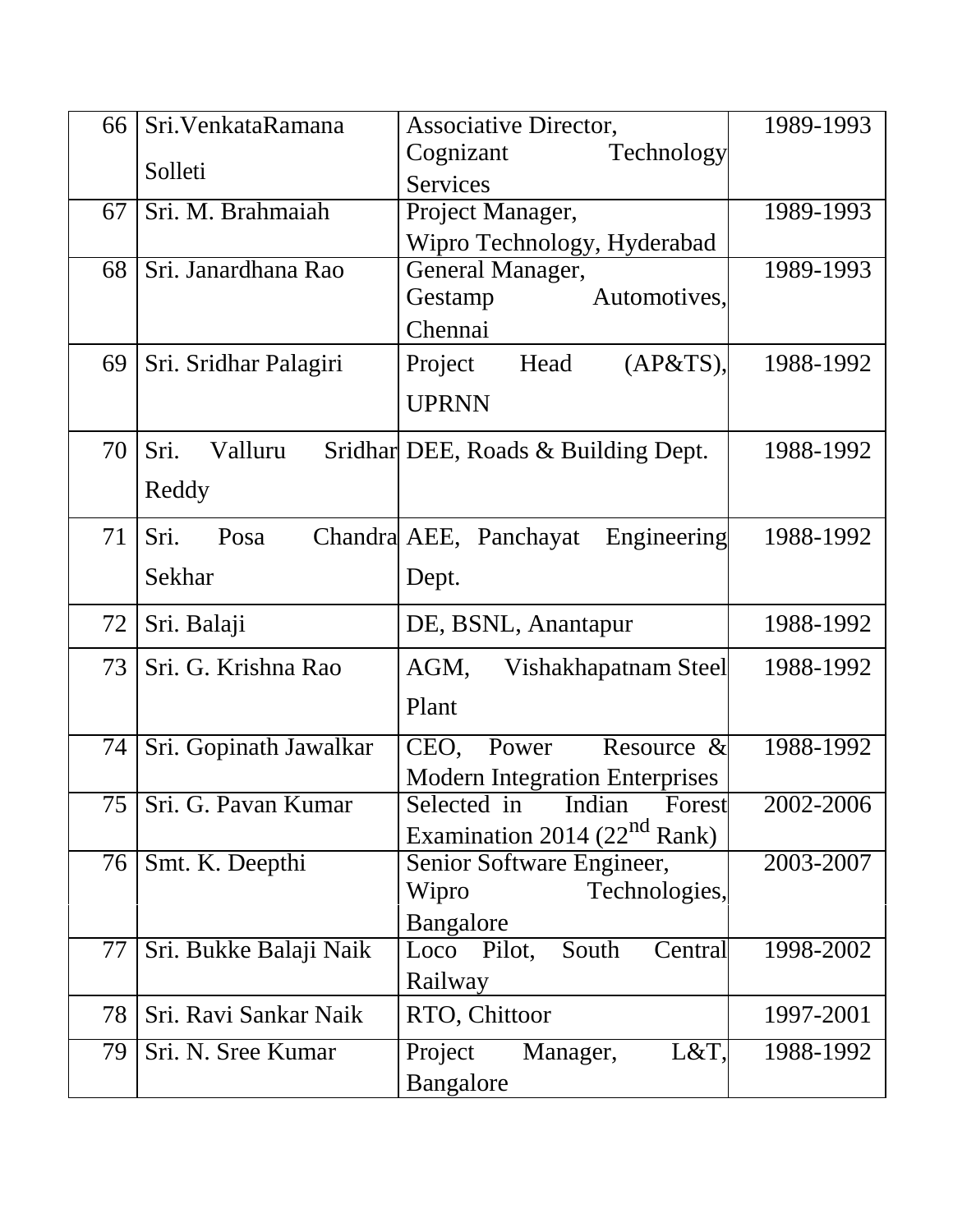| 80 | Sri. P. Venkatesh                                                                               | SDE, Cellone, BSNL, Kadapa          | 1993-1997 |
|----|-------------------------------------------------------------------------------------------------|-------------------------------------|-----------|
| 81 | Sri. R. Prasad                                                                                  | <b>TVS</b><br>Assistant<br>Manager, | 2003-2006 |
|    | (Secured 1 <sup>st</sup> Rank in<br><b>Gate 2006</b><br>ME<br>Stream)<br>Examinations<br>at all | Motor Company Ltd, Hosur            |           |
|    | India Level)                                                                                    |                                     |           |
| 82 | Sri. D. Srinath Sastry                                                                          | Project Manager, Wipro, Sabre       | 1995-1999 |
|    |                                                                                                 | Inc Dallas, USA                     |           |

## CSE TOP ALUMNI

| <b>S NO</b>    | <b>NAME</b>          | <b>DESIGNATION</b>                   | <b>BATCH</b> |
|----------------|----------------------|--------------------------------------|--------------|
|                | Sri D. Srinivasulu   | <b>Scientist In DRDO</b>             | 1999-2003    |
|                | Reddy                | Director Of Systems                  |              |
|                |                      | <b>Defense Research</b>              |              |
|                |                      | Development Lab, Hyd.                |              |
| 2.             | Sri<br>S.Suresh Babu | <b>AST</b> (Application Software     | 2002-2006    |
|                |                      | Technology), Pune                    |              |
|                |                      | Senior Principle Consultant.         |              |
| 3.             | Sri S. Venkata Siva  | 3 I Info Tech, Project               | 2002-2006    |
|                | Prasad               | Manager, Bangalore                   |              |
| $\overline{4}$ | Sri K. Sreenivas     | Project Manager, Oracle,             | 1998-2002    |
|                | Reddy                | <b>Financial Services, Bangalore</b> |              |
| 5              | Smt K. Deepthi       | Project Manager, Cognizant           | 2003-2007    |
|                |                      | Technology                           |              |
| 6              | Sri P. Mahaswara     | Project Manager, Oracle,             | 1997-2001    |
|                | Reddy                | Bangalore                            |              |
| $\overline{7}$ | Sri Bala Naresh      | Senior Bank Manager, NPA             | 2001-2005    |
|                |                      | Management & Legal                   |              |
|                |                      | <b>Department Corporate Office</b>   |              |
|                |                      | ,Bangalore                           |              |
| 8              | Sri Praveen          | Correspondent,                       | 2000-2004    |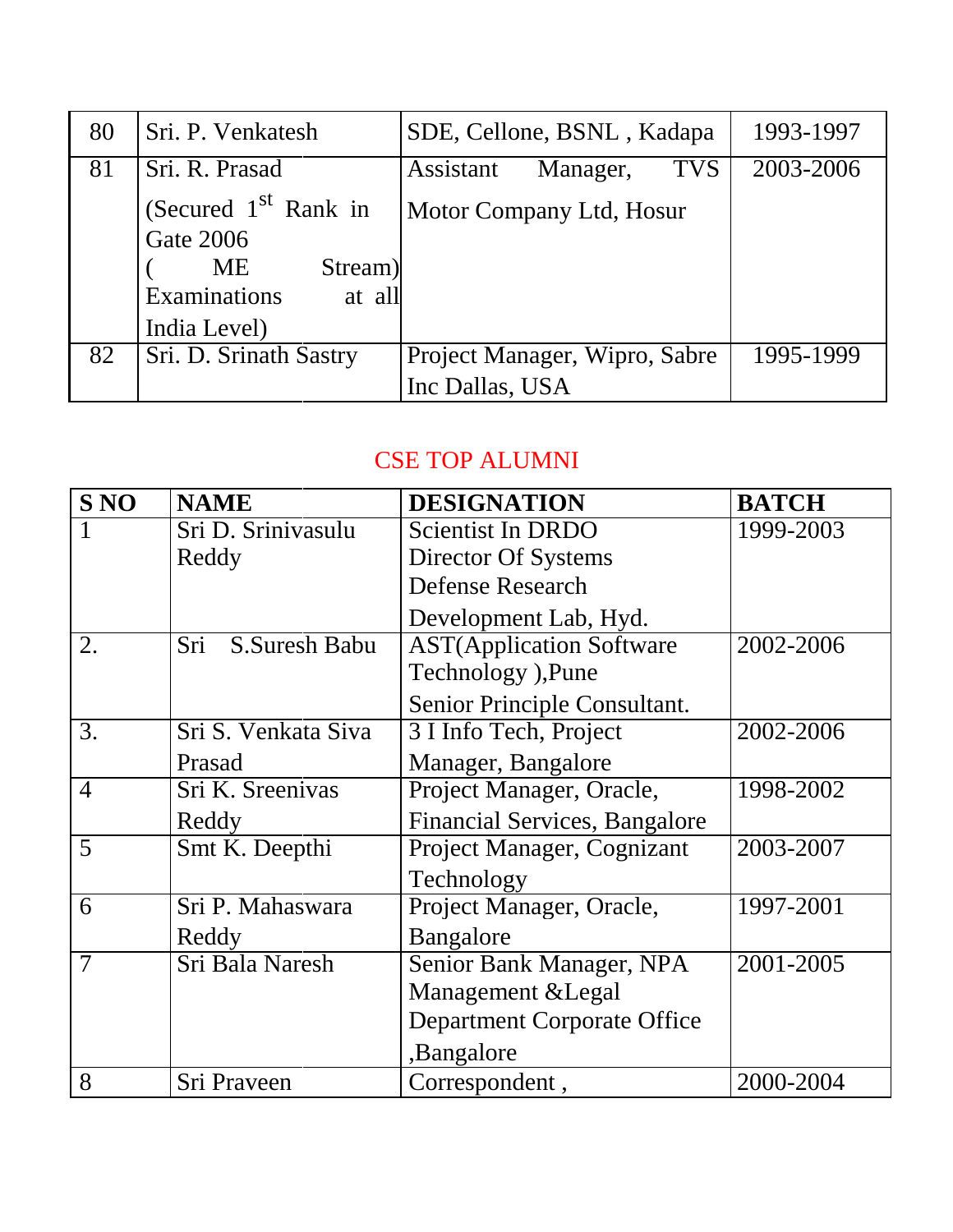|    |                      | Palakondarayalu Group Of            |           |
|----|----------------------|-------------------------------------|-----------|
|    |                      | Institutions                        |           |
| 9  | Sri K.Venkatareddy   | <b>VMware Ltd, Staff Engineer</b>   | 2000-2004 |
| 10 | Sri Madhan Mohan     | <b>Senior Software</b>              | 2000-2004 |
|    |                      | Project Manager In Wirpo            |           |
|    |                      | Hyd                                 |           |
| 11 | Smt P. Lalitha       | Project Manager, HP                 | 1999-2003 |
|    |                      | Technologies, Bangalore             |           |
| 12 | Sri D. Nagendra      | Project Manager, HP                 | 1999-2003 |
|    |                      | Technologies, Bangalore             |           |
| 13 | Sri Makam Lakshmi    | Senior Developer, Hart Ford,        | 2000-2004 |
|    | Narayana             | <b>Windsor, Connecticut</b>         |           |
| 14 | Sri Jaya Prakash     | <b>Project Manager, Infosys</b>     | 2000-2004 |
|    | Reddy                | Bangalore                           |           |
| 15 | Sri Praveen Kumar    | <b>Jatin Micro Minerals</b>         | 2002-2006 |
|    | K                    | ,Proprietor                         |           |
| 16 | Sri Gangadhar        | <b>Consultant At NAB</b>            | 2000-2004 |
|    | Reddy                | Melbourne                           |           |
| 17 | Sri G.               | MTS VMware, Bangalore               | 2000-2004 |
|    | Venkateswarulu       |                                     |           |
| 18 | G. Nikhilesh Reddy   | Senior Software Engineer,           | 2005-2009 |
|    |                      | <b>L&amp;T Technology Service</b>   |           |
|    |                      | Limited                             |           |
| 19 | Sri P. Vamsi Raj     | <b>Application Developer</b> , Sony | 2009-2013 |
|    |                      | Company                             |           |
| 20 | Sri S. Kalian        | MTS VMware, Bangalore               | 2000-2004 |
| 21 | Sri Jagadeesh        | <b>Technical Specialist, Tech</b>   | 2000-2004 |
|    | Kalisetty            | Mahindra Ltd,                       |           |
| 22 | G. Mounika           | PhonePe, Business                   | 2010-2014 |
|    |                      | <b>Development Analyst</b>          |           |
| 23 | <b>B.</b> Ramya Sree | Amazon, Senior Software             | 2010-2014 |
|    |                      | Engineer                            |           |
| 24 | Sri Boya Madhava     | Project Manager At Infosys,         | 2010-2014 |
|    |                      | Hyd                                 |           |